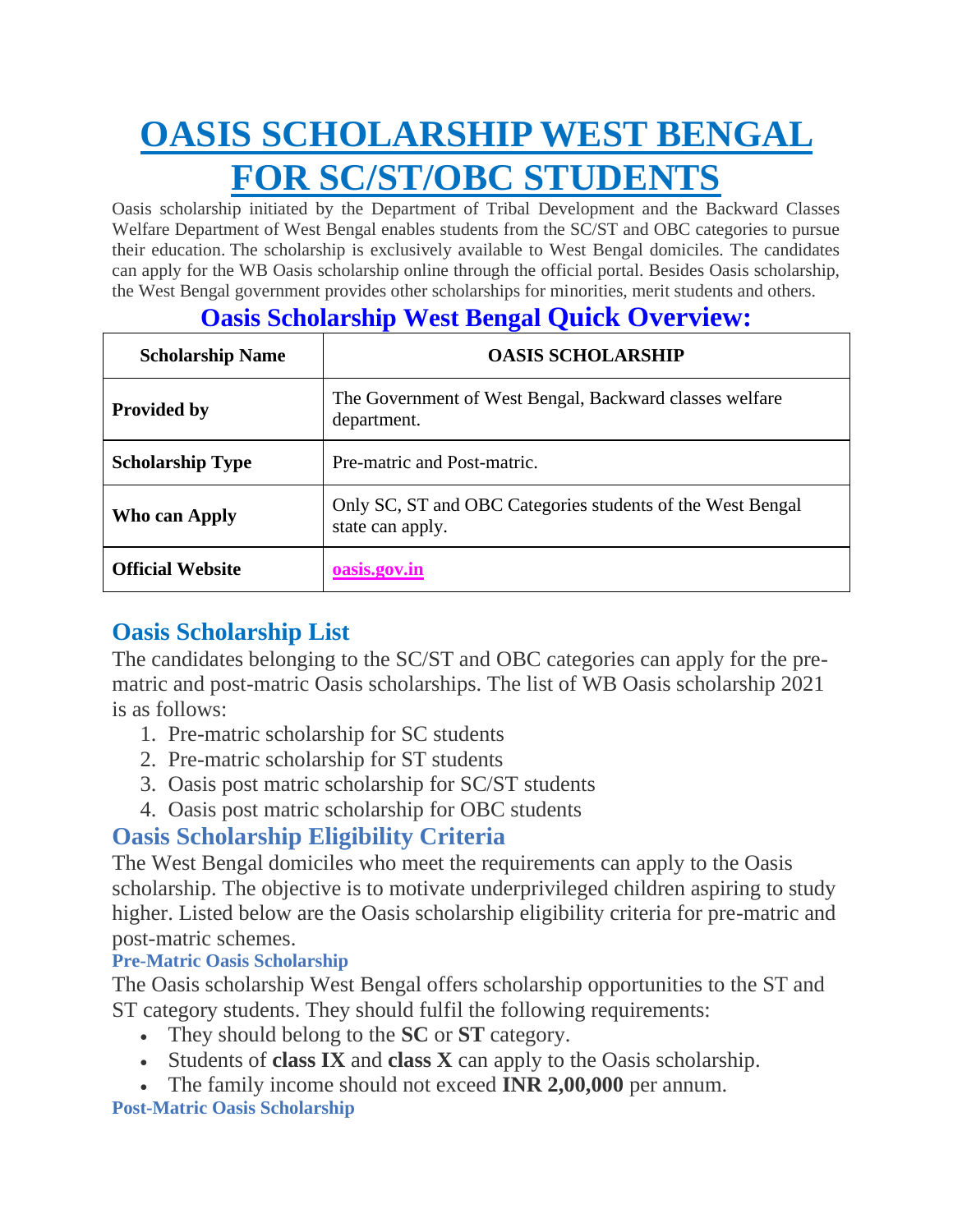The candidates from SC/ST and OBC categories studying class XI and above can apply to the post-matric Oasis scholarship. The eligibility criteria are as follows:

- They should belong to the **SC/ST** or **OBC** category.
- Students of **class XI** to **postgraduate** level can apply to the Oasis scholarship.
- The family income of the **SC/ST** students should not exceed **INR 2,50,000** per annum.
- The family income of the **OBC** category students should not exceed **INR 1,00,000** per annum.

## **Oasis Scholarship Rewards**

The students from the SC/ST and OBC categories benefit from the Oasis government scholarship schemes. The selected candidates, who are both day scholars and hostellers, receive the Oasis scholarship amount.

## **How to Apply for Oasis Scholarship?**

The candidates can obtain the Oasis online application for the scholarship through the Oasis scholarship official website. The first time applicants should register themselves on the portal. Upon registration, they will receive the Oasis login scholarship credentials. The candidates can apply for their desired scholarship using the credentials. Students who want to renew the Oasis West Bengal scholarship form need not register again.

## **How to Register for Oasis Scholarship?**

The candidates should register by selecting the location of their permanent address and providing few details. The steps for Oasis scholarship new registration are as follows:

**Step 1** - The candidates should visit the official West Bengal Oasis scholarship [portal.](https://oasis.gov.in/)

**Step 2** - They should click on the **student's registration** tab.